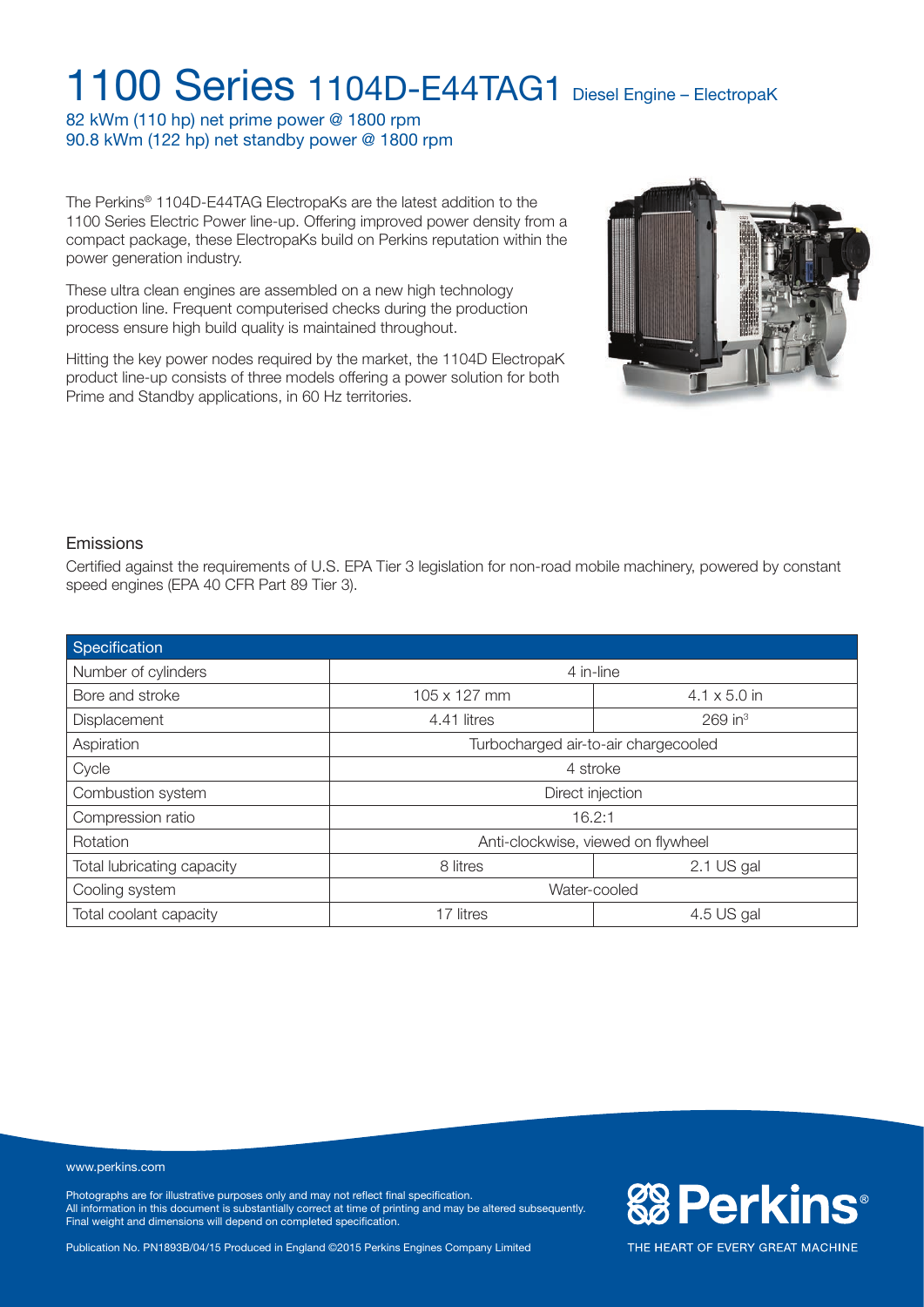82 kWm (110 hp) net prime power @ 1800 rpm 90.8 kWm (122 hp) net standby power @ 1800 rpm

### Features and benefits

#### Power to meet your needs

• Hitting the key power nodes required by the market, the 1104D-E44TAG1 ElectropaK has been developed to provide a clean and cost effective power solution

#### State of the art design

• The 1104D utilises the latest common-rail fuel system technologies with a closely optimised air-management system, which is overseen by the latest generation of electronic engine control. This allows the 1104D range to deliver high power density and excellent fuel economy with low exhaust emissions and minimum heat rejection

#### Worldwide power solution

<sup>l</sup> The 1104D has been designed to be worldwide fuel tolerant, and 5% biofuel (RME) options are available to meet local market needs

#### Lower operating costs

- The 1104D maintains Tier 2 fuel economy, allowing customers to keep existing fuel tanks
- Service intervals are 500 hours standard
- Warranties and Service Contracts

We provide one-year warranties for constant speed engines and two-year warranties for variable speed models, as standard. These are supported by multilevel Extended Service Contracts that can be bought additionally Discover more: www.perkins.esc

• Low usage warranty package is also available

### Product support

- Perkins actively pursues product support excellence by ensuring our distribution network invest in their territory strengthening relationships and providing more value to you, our customer
- Through an experienced global network of distributors and dealers, fully trained engine experts deliver total service support around the clock, 365 days a year. They have a comprehensive suite of web based tools at their fingertips covering technical information, parts identification and ordering systems, all dedicated to maximising the productivity of your engine
- Throughout the entire life of a Perkins engine, we provide access to genuine OE specification parts and service. We give 100% reassurance that you receive the very best in terms of quality for lowest possible cost .. wherever your Perkins powered machine is operating in the world
- $\bullet$  To find your local distributor: www.perkins.com/distributor

#### www.perkins.com

Photographs are for illustrative purposes only and may not reflect final specification. All information in this document is substantially correct at time of printing and may be altered subsequently. Final weight and dimensions will depend on completed specification.



Publication No. PN1893B/04/15 Produced in England ©2015 Perkins Engines Company Limited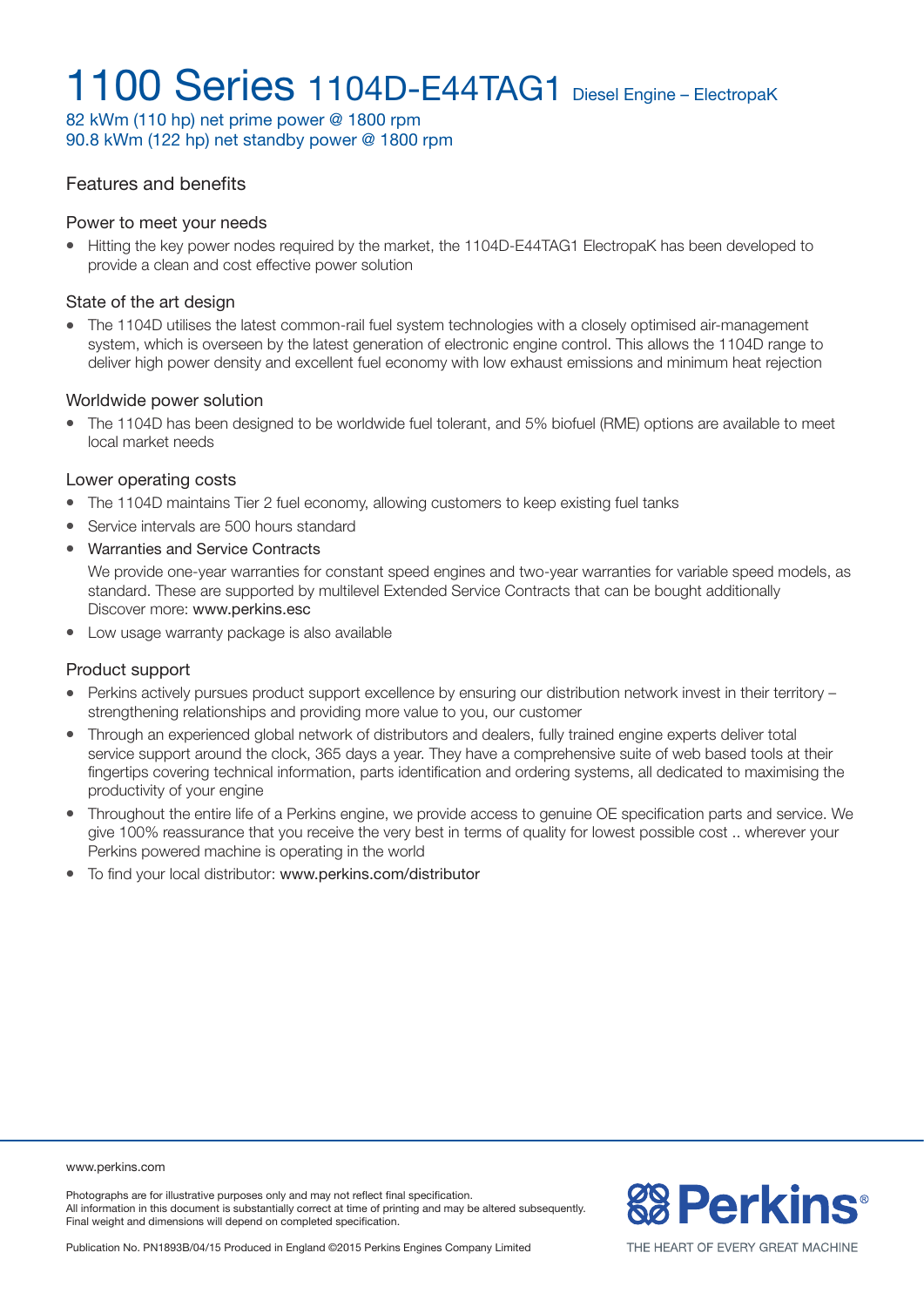82 kWm (110 hp) net prime power @ 1800 rpm 90.8 kWm (122 hp) net standby power @ 1800 rpm

### Technical information

#### Air inlet

• Mounted air filter and turbocharger

### Cooling system

- 22 inch belt-driven pusher fan and guards
- Radiator (incorporating air-to-air charge cooler)
- Water pump

### Electric system

- 12 volt starter motor
- 12 volt, 65 amp alternator with DC output

### Flywheel and housing

- High inertia flywheel to SAE J620 Size 10/11
- SAE3 flywheel housing

### Fuel system

- Electronic governing (conforms to Class G3 ISO 8528-5)
- Fuel filter

### **Literature**

• Users Handbook

### Lubrication system

- Wet cast iron sump with filler and dipstick
- $\bullet$  Oil filter

### Start aids

• Glow plugs

www.perkins.com

Photographs are for illustrative purposes only and may not reflect final specification. All information in this document is substantially correct at time of printing and may be altered subsequently. Final weight and dimensions will depend on completed specification.

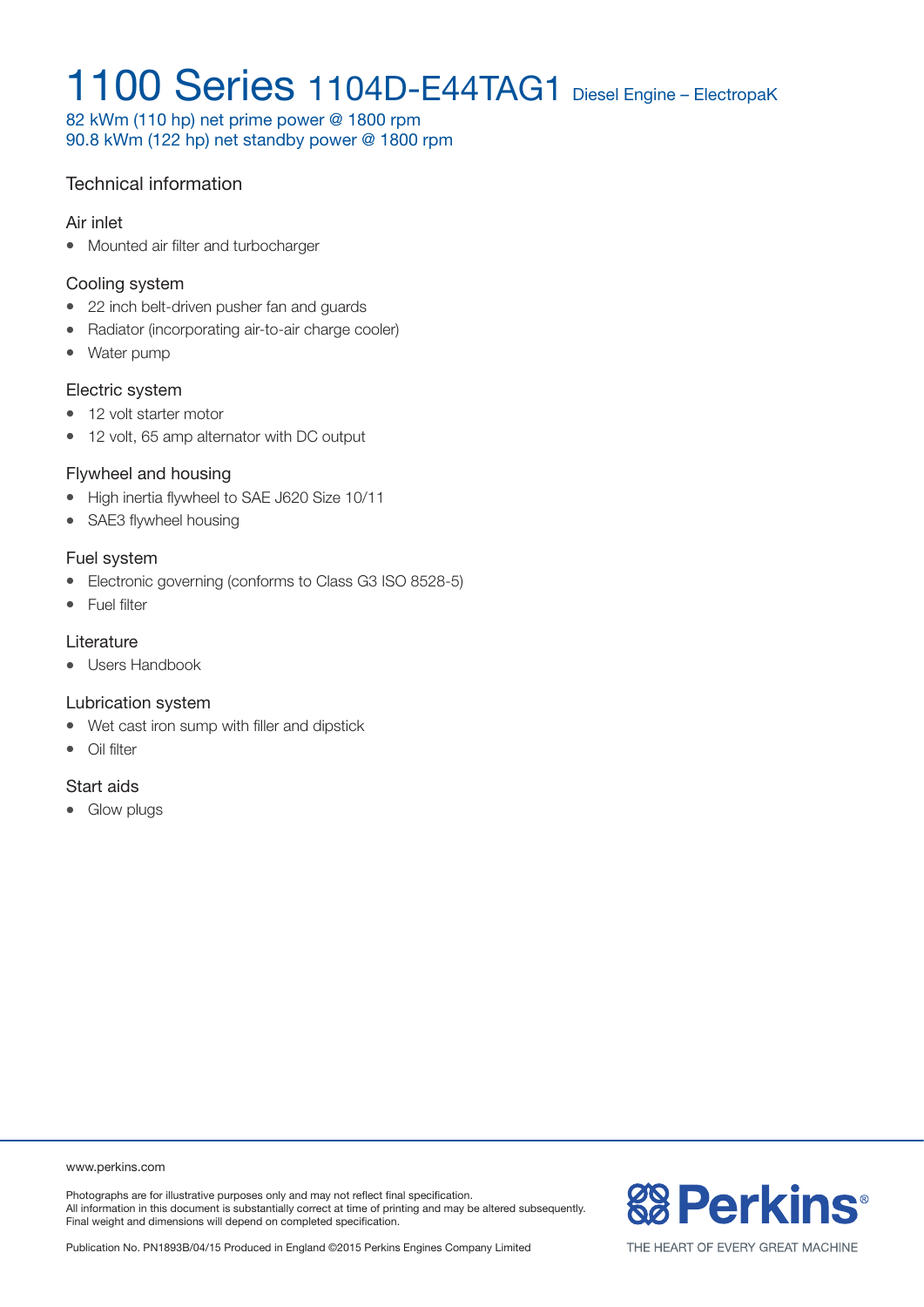82 kWm (110 hp) net prime power @ 1800 rpm 90.8 kWm (122 hp) net standby power @ 1800 rpm



| Engine package weights and dimensions |         |           |  |  |  |
|---------------------------------------|---------|-----------|--|--|--|
| Length                                | 1358 mm | 53.4 in   |  |  |  |
| Width                                 | 749 mm  | 29.5 in   |  |  |  |
| Height                                | 1086 mm | 42.7 in   |  |  |  |
| Weight (dry)                          | 465 kg  | $1025$ lb |  |  |  |

www.perkins.com

Photographs are for illustrative purposes only and may not reflect final specification. All information in this document is substantially correct at time of printing and may be altered subsequently. Final weight and dimensions will depend on completed specification.

Publication No. PN1893B/04/15 Produced in England ©2015 Perkins Engines Company Limited

**& Perkins®**